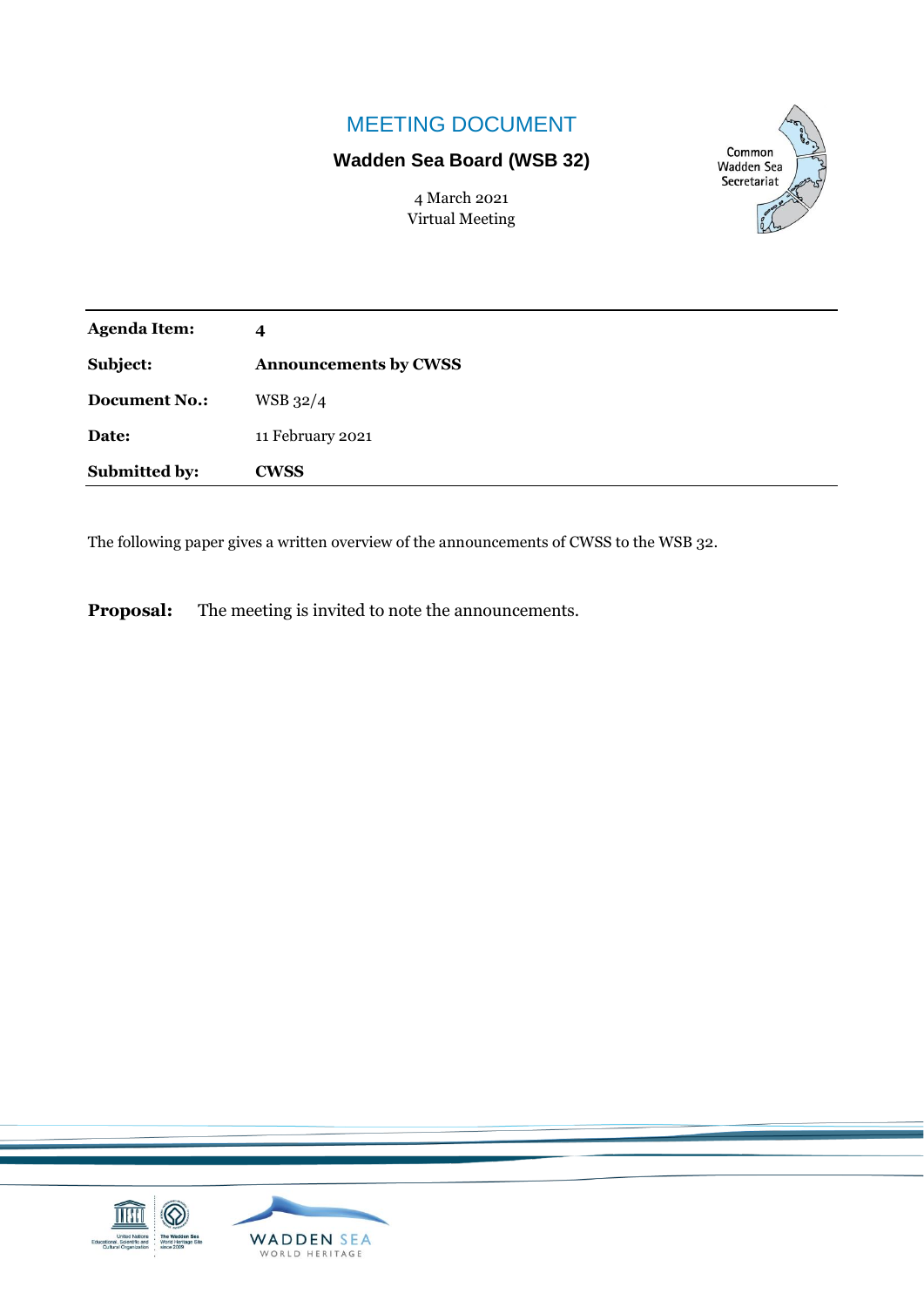# Announcements by CWSS to WSB 32

#### **1 Staff changes at CWSS**

With the start of 2021, Gerold Lüerßen, who helped building up the Trilateral Wadden Sea Cooperation in his 25 years of service, began his well-deserved retirement. On 15 January, his tasks were picked up by CWSS's new staff member Dr. Kristine Meise.

At the 1st of September 2020 the position of programme officer for the Partnership Hub, starting with a 1 year contract was taken up by Cristina Nazzari. The position is closely linked to the Interreg Prowad Link project.

From March to November 2021, Annika Bostelmann will be on parental leave. A substitute is being searched for and will hopefully be named at the WSB 32 meeting.

Marine Perrin, who interned at CWSS in fall 2020, has returned in January as short-term project assistant until April 2021 to support the development of the single integrated management plan with the development of legal framework databases for Shipping, Fisheries, Energy, Coastal Protection and Tourism.

CWSS currently is supported by an intern in the conservation unit. Lars Weber is a student of Coastal and Marine Management in the Van Hall Larenstein University of Applied Sciences in the Netherlands.

In August 2021, CWSS will be joined by a volunteer (Freiwilliges Ökologisches Jahr), thanks to the generous appointment by the National Park Authority "Hamburgisches Wattenmeer". The volunteer will be with CWSS for 14 months and support the communication and event planning, particularly for German **presidency events in 2022.**

#### **2 Communication activities**

**In** 2020, a bi-monthly **Wadden Sea Newsletter** was launched in May. To receive the newsletter, each person has to register individually via the WSWH/TWSC website (data security). A new **introductory video** on the Wadden Sea World Heritage was successfully published in October (https://youtu.be/JuJH6SL9f3w). It can be used by all partners of the TWSC. Download links have been distributed to the WH Focal Points and can also be requested from the CWSS Communications Officer. An **Annual Report** on the activities of the Trilateral Wadden Sea Cooperation was published in November 2020 and is also available online.

A new version of the **WSWH leaflet** (refreshed text and design) has now been finalised with help of the WH Focal Points, TG-WH and NG-ST. It will be uploaded onto the resources section of the WSWH/TWSC website in February in all four languages. Printed versions are being produced in February based on the orders of the WH Focal Points.

In 2020, two new reports on **breeding and migratory birds** were published. In January 2020, the 3rd simultaneous waterbird and wetland census was conducted along the East Atlantic Flyway. A first assessment of changes in national numbers was published in December. At the same time, an update on the trends in breeding bird numbers in the Wadden Sea from 1991-2017 was finalized and made available on the CWSS website. It shows declines in 55% of the breeding bird species, but also indicates intriguing dynamics in regional breeding bird numbers.

CWSS is working on new **microsites** to specifically handle the topics of the WSFI, Swimway, Alien Species and the SIMP. The development of the template for microsites took longer than expected, but was completed at the end of 2020. The microsites of the WSFI, Swimway and SIMP are currently being established on basis of the template. The Alien Species microsite is at a planning stage in close coordination with the Expert Group Alien Species.